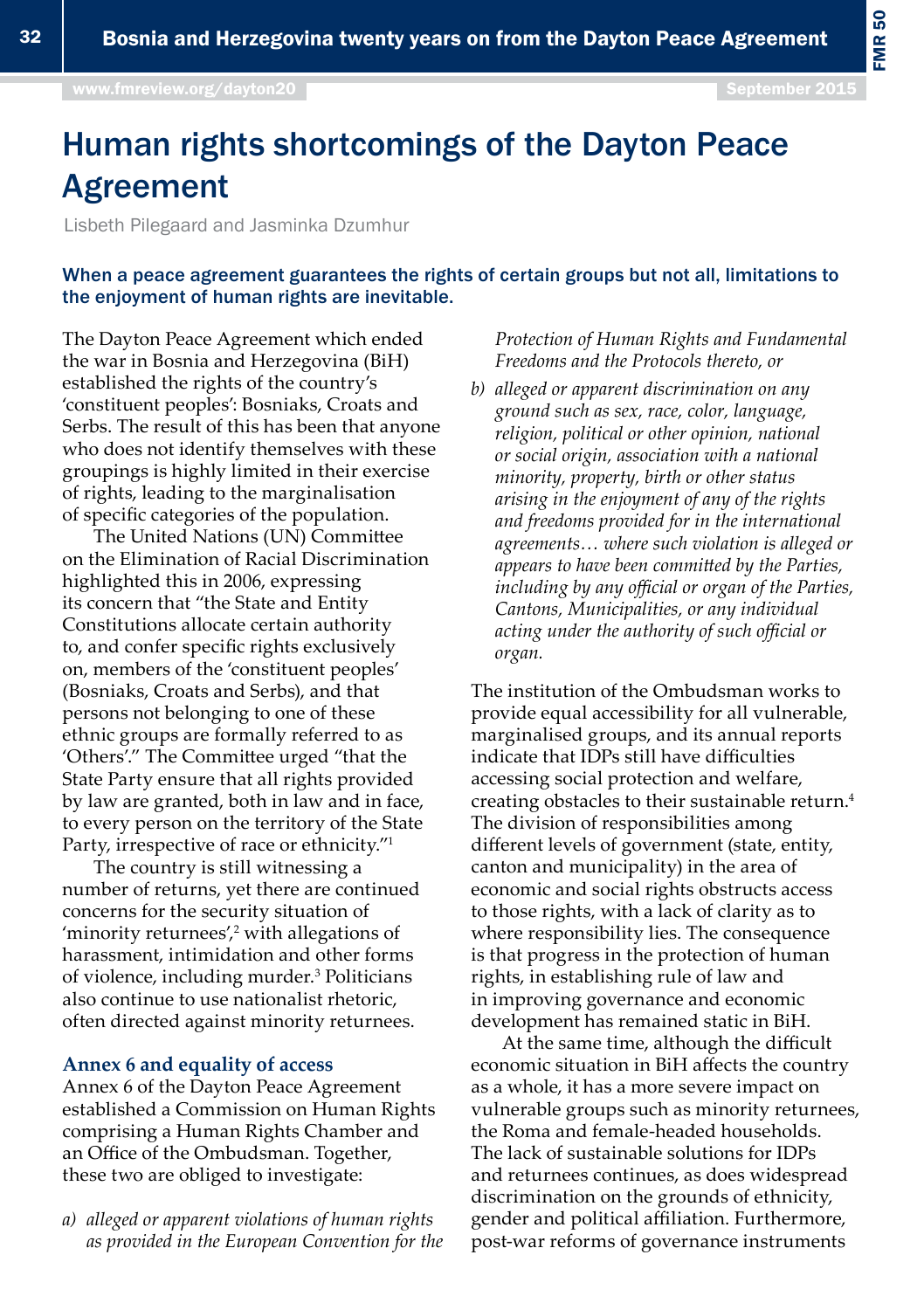September 2015 [www.fmreview.org/dayton20](http://www.fmreview.org/dayton20)

and national legislation have been undertaken with little or no public and expert consultation and without sensitivity to the needs of vulnerable groups, including IDPs. Laws have often been pushed through without sufficient budgetary planning, with the result that rights are *de jure* prescribed but not able to be realised in practice.<sup>5</sup> There is concern that many of the measures undertaken have actually resulted in an increase in poverty and slower economic development, which again will have more serious consequences for the most vulnerable groups.

#### **Inadequate protection for vulnerable groups**

Various UN treaty bodies (charged with monitoring implementation of the core international human rights treaties) have pointed out – in regard to access to economic and social rights by vulnerable groups – the lack of direct application of Conventions; the lack of programmes for reduction of unemployment, particularly among women; and inadequate mechanisms for monitoring and redress. Their recommendations, however, have not been taken into serious consideration by the BiH government. As a result, injustice and inadequacies in protection and fulfilment of the rights of these groups remain one of the main challenges in transitional justice in BiH.

Victims of torture, including survivors of sexual violence, are granted only minimal protection under the umbrella category of 'civilian victims of war' in entity laws. Female victims of sexual violence are even more vulnerable, and face serious economic, housing, social and psychological issues; their often multiple vulnerabilities are not adequately recognised by laws (e.g. on health care, IDPs, social protection, etc) nor addressed in practice.

Two of the causes are the absence of state-level legislation regulating the rights of victims, and the lack of harmonisation of those relevant laws that do exist. Access to health care for survivors of torture, including sexual violence, is limited to basic services (in the Federation) or connected to IDP status (in the Republika Srpska) but in both

entities the specific needs of these categories are almost entirely neglected. Psychosocial support and counselling are only provided by the NGO sector, which is not able to cover all the needs. Monthly support allowances can be shamefully low, and for some this can be a source of re-victimisation.

The situation of the group labelled 'women war victims of sexual violence' illustrates how multiple vulnerabilities are not adequately dealt with and thus how the state is failing to provide adequate reparation to victims. These are women who are additionally disadvantaged as female heads of household and IDPs and who were or are facing eviction from accommodation they were provided as IDPs. Due to the provisions of the Law on Refugees from BiH and Displaced Persons in BiH they were (or are) under pressure to return to their prewar places of residence – where they may be exposed to additional trauma, including the possibility of having to face the perpetrators.6

The burden is placed on IDPs to show they have grounds for refusing to return, since the Law prescribes that they lose their IDP status if the conditions exist for safe and dignified return to the pre-war place of residence. However, the law does not define conditions for safe and dignified return, nor does it take into consideration that safe and dignified return for survivors of torture can require significantly different conditions from those for IDPs not suffering from multiple vulnerabilities. Moreover, every time the survivors face a new eviction they are additionally re-traumatised, and their marginalisation is reinforced.

#### **Conclusion**

There is a pressing need for a comprehensive assessment of the effects of implementation of the Dayton Peace Agreement on IDPs, with particular attention paid to the implementation of the recommendations of the UN treaty bodies and the Universal Periodic Review.<sup>7</sup> A human rights-based approach should be used in all spheres of life in BiH, focusing on the needs of vulnerable groups and ensuring that returnees can access their rights relating